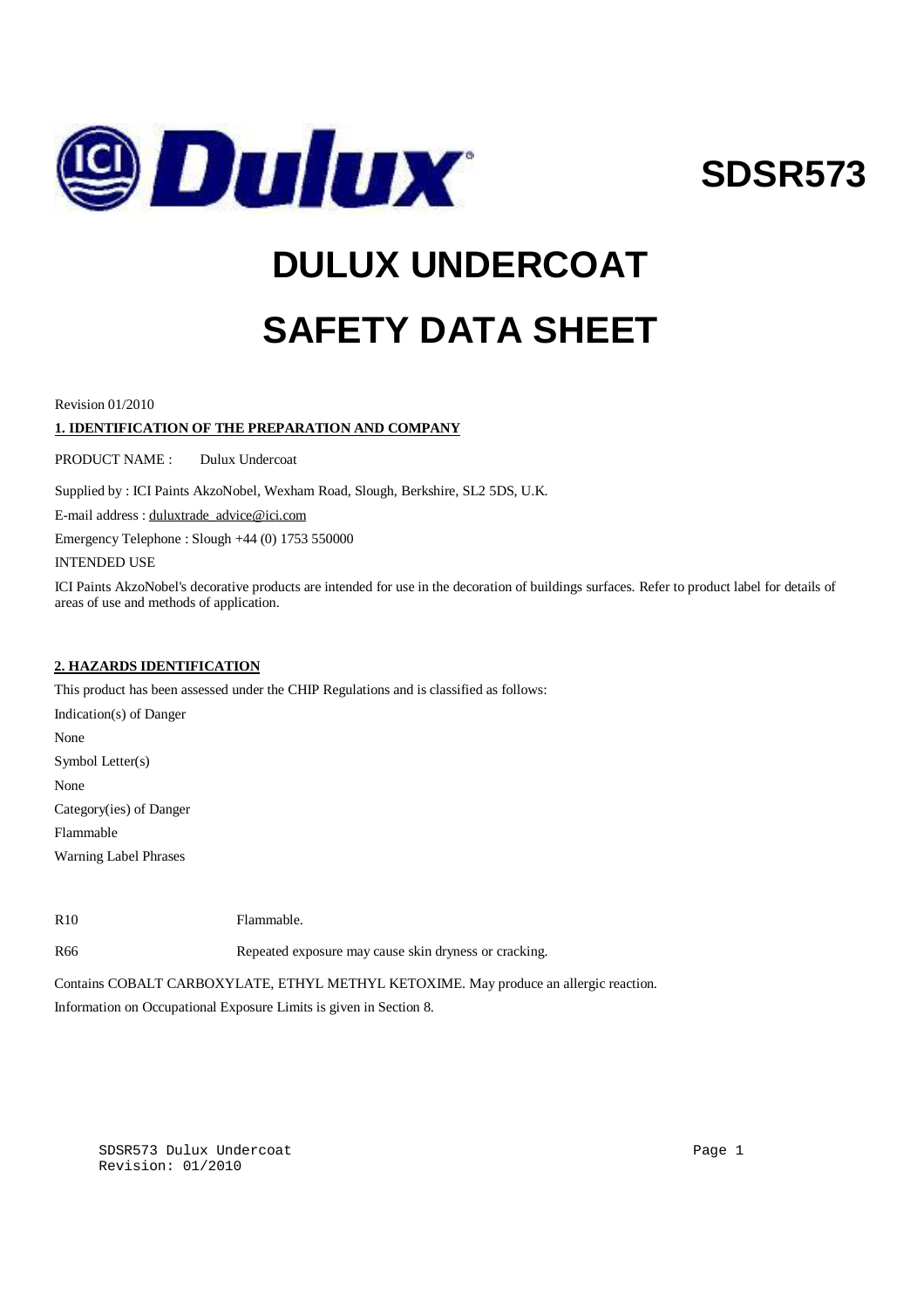#### **3. COMPOSITION/INFORMATION ON INGREDIENTS**

Substances presenting a physico-chemical, health or environmental hazard within the meaning of the CHIP Regulations or which are assigned occupational exposure limits.

| EC No.    | CAS No.    | <b>HAZARDOUS INGREDIENTS</b>                           | $\%$    | <b>CLASSIFICATION</b> |                                     |                 |
|-----------|------------|--------------------------------------------------------|---------|-----------------------|-------------------------------------|-----------------|
| 265-150-3 | 64742-48-9 | NAPHTHA (PETROLEUM),<br><b>HYDROTREATED HEAVY</b>      | $10-25$ | Xn                    | R <sub>10</sub> -65-66              |                 |
| 265-185-4 | 64742-82-1 | NAPHTHA (PETROLEUM),<br><b>HYDRODESULFURIZED HEAVY</b> | < 1.0   | N. Xn                 | R <sub>10</sub> -51/53-65-66-<br>67 |                 |
|           |            | COBALT CARBOXYLATE                                     | < 1.0   | N. Xn                 | R <sub>22</sub> -38-43-51/53        |                 |
| 202-496-6 | 96-29-7    | ETHYL METHYL KETOXIME                                  | < 1.0   | Xn                    | R21-40-41-43                        | Carc. Cat.<br>⌒ |

Note: The text for R phrase codes shown above (if any) is given in section 16.

Note: 'EC Number' if quoted is the EINECS or ELINCS number.

## **4. FIRST-AID MEASURES**

In all cases of doubt, or where symptoms persist, seek medical attention. Never give anything by mouth to an unconscious person.

INHALATION: Remove to fresh air, keep patient warm and at rest. If breathing is irregular or stopped administer artificial respiration. Give nothing by mouth. If unconscious place in the recovery position. Seek medical advice.

EYE CONTACT: Remove contact lenses. Irrigate copiously with clean, fresh water for at least 10 minutes, holding lids apart. Seek medical advice.

SKIN CONTACT: Remove contaminated clothing, wash skin thoroughly with soap and water, or use a proprietary skin cleanser. Do not use solvents or thinners. Seek medical advice if symptoms persist.

INGESTION: If accidentally swallowed, DO NOT INDUCE VOMITING. Keep at rest and obtain medical attention.

#### **5. FIRE-FIGHTING MEASURES**

Extinguishing media: Recommended - alcohol resistant foam, CO2, powders.

Not to be used - waterjet.

Recommendations : Fire will produce dense black smoke. Exposure to decomposition products may cause a health hazard.

Fire fighters should wear self-contained breathing apparatus.

Closed containers exposed to fire should be cooled with water. Do not allow run-off from fire-fighting to enter drains or water-courses.

#### **6. ACCIDENTAL RELEASE MEASURES**

Exclude non-essential personnel.

Exclude sources of ignition and ventilate the area. Avoid breathing vapours. Refer to protective measures listed in section 8. Contain and collect spillage with non-combustible absorbent materials, eg sand, earth, vermiculite or diatomaceous earth, and place in container for disposal according to local regulations (see section 13). Do not allow to enter drains or watercourses. Clean preferably with a detergent; avoid use of solvents. If the product enters drains or sewers, immediately contact the local water company; in the case of contamination of streams, rivers or lakes, the relevant environment agency.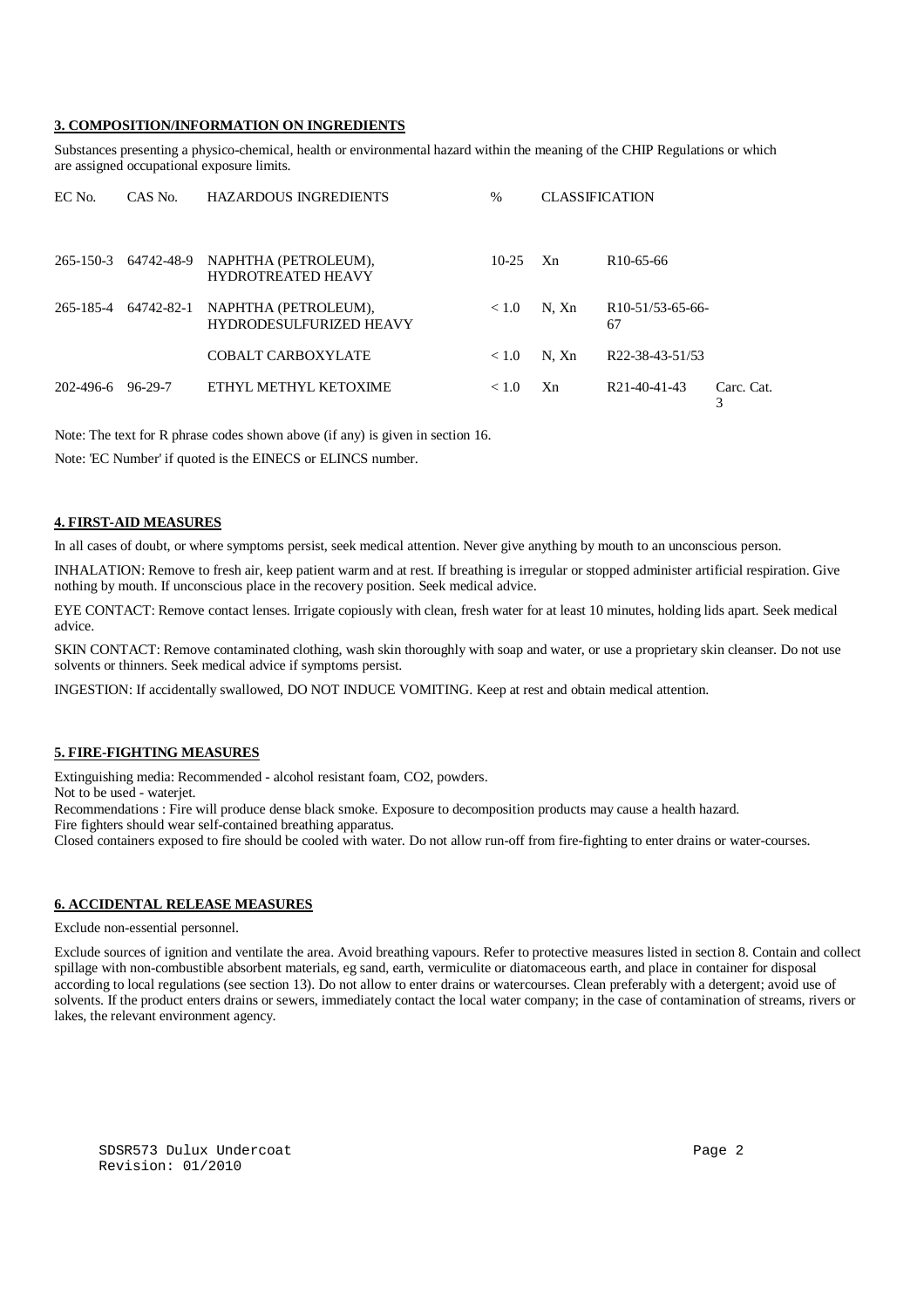#### **7. HANDLING AND STORAGE**

Persons with a history of skin sensitisation problems which are related to substances listed in section 3 of this safety data sheet should only be employed in processes in which this product is used under appropriate medical supervision.

HANDLING CONDITIONS: Vapours are heavier than air and may spread along floors. They may form explosive mixtures with air. Prevent the creation of flammable or explosive concentrations of vapour in air and avoid vapour concentrations higher than the occupational exposure limits. In addition, the product should only be used in areas from which all naked lights and other sources of ignition have been excluded. Electrical equipment should be protected by the appropriate standard. Keep the container tightly closed. Exclude sources of heat, sparks and open flame. Non-sparking tools should be used. Avoid skin and eye contact. Avoid the inhalation of vapour and mist. Smoking, eating and drinking should be prohibited in storage and use areas. For personal protective equipment see Section 8. Always keep in containers made of the same material as the supply container, or in containers that are compatible with the product. The accumulation of contaminated rags may result in spontaneous combustion. Good housekeeping standards and regular safe removal of waste materials will minimise the risks of spontaneous combustion and other fire hazards.

STORAGE CONDITIONS: Observe the label precautions. Store in a cool, dry, well ventilated place away from sources of heat, ignition and direct sunlight. No smoking. Prevent unauthorised access. Containers which are opened should be properly resealed and kept upright to prevent leakage. Do not use or store any paint container by hanging on a hook.

The Manual Handling Operations Regulations 1993 may apply to the handling of certain Paint Products. Products packed in containers of 5 litres and above will be marked with a guide weight; refer to these weights when carrying out an assessment.

For flash points between 21 and 32 degrees Celsius store in accordance with the Highly Flammable Liquids and Liquefied Petroleum Gas Regulations 1972.

The principles contained in the HSE guidance note Storage of Packaged Dangerous Substances, should be observed when storing this product. Store separately from oxidising agents, strongly alkaline and strongly acidic materials, amines, alcohols and water.

SPECIFIC USE(s): Where applicable refer to the product label and literature for the application and use instructions.

# **8. EXPOSURE CONTROLS/PERSONAL PROTECTION**

#### EXPOSURE LIMIT VALUES

| $LTEL$ ( $8hr$ )<br>TWA) ppm      | LTEL (8hr | STEL(15) | STEL(15)<br>mins) $mg/m3$ | <b>Notes</b> |
|-----------------------------------|-----------|----------|---------------------------|--------------|
| NAPHTHA (PETROLEUM), HYDROTREATED | 1000      |          |                           | <b>OEL</b>   |
|                                   | 600       |          |                           | <b>OEL</b>   |
|                                   | 0.1       |          |                           | WEL.         |
| 3                                 | 10        |          |                           | <b>SUP</b>   |
|                                   |           |          | TWA) $mg/m3$ mins) ppm    |              |

OEL - Occupational Exposure Limits WEL - Workplace Exposure Limit

SUP - Manufacturer's recommended Limit

LTEL - Long-term Exposure Limit.

TWA - Time weighted Average

STEL - Short term Exposure Limit (15mins)

sk - Risk of absorption through unbroken skin

sen - Respiratory sensitiser

rd - Figure quoted is for Respirable dust

id - Figure quoted is for Inhalable dust

Further guidance on WELs and OELs, and on occupational exposure to harmful materials (including mixed exposures) is given in HSE Guidance Note EH40.

#### EXPOSURE CONTROLS

Before commencing work, ensure that a COSHH Assessment has been carried out. All personal protective equipment, including respiratory protective equipment, used to control exposure to hazardous substances must be selected to meet the requirements of local regulations.

SDSR573 Dulux Undercoat Page 3 Revision: 01/2010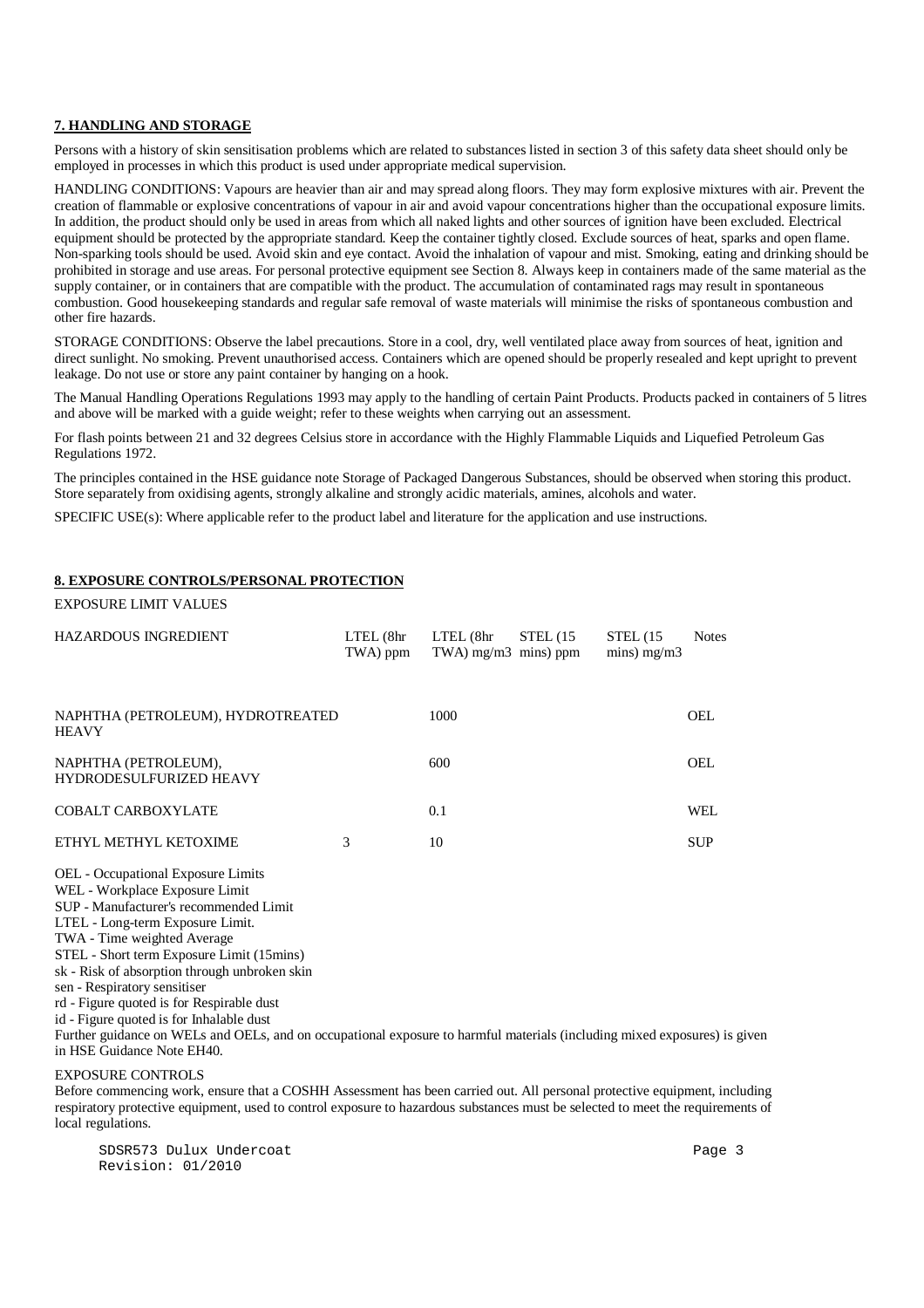RESPIRATORY PROTECTION: Avoid the inhalation of vapour, particulates and spray mist. Where reasonably practicable, this should be achieved by the use of local exhaust ventilation and good general ventilation. If this is not sufficient to maintain concentrations of particulates and solvent vapour below the occupational exposure limit, respiratory protection must be worn.

The selection of respiratory equipment should be in accordance with BS 4275. Recommendations for the selection, use and maintenance of Respiratory Equipment, and the current certificates of approval are issued annually by the Health and Safety Executive.

For solvent-based products, consider using water-based products as alternatives, where equivalent products exist. Work only in places of good ventilation. Inside always keep doors and windows fully open during application and drying. When applying solvent-based products by brush or roller to large surface areas inside, or using in small confined spaces, the wearing of air supplied breathing apparatus will be necessary except that when applying for short periods only, a cartridge mask may be worn providing the filter is changed regularly. Do not spray any product unless directed to do so on the container. The principal hazards associated with paint spraying are health hazard from inhalation of vapours and spray mist, and fire risk. When applying water-based paints by spray inside or in confined spaces, wearing a cartridge mask of Assigned Protection Factor 40 x OEL for particulates is recommended. This should be confirmed by your COSHH assessment. Contact your merchant about masks. When applying solvent-based paints by spray, in case of insufficient ventilation, the wearing of air-fed respiratory equipment will always be necessary. Refer to your COSHH assessment. When spraying solvent based products it is possible to build up an explosive or flammable atmosphere: refer to Guidance Note EH9 from the HSE or advice on good practice. All respiratory equipment must be suitable for the purpose and meet an appropriate standard approved by the HSE. Refer to BS4275

HAND PROTECTION: Wear suitable gloves for protection against materials in section 3.

When skin exposure may occur, advice should be sought from glove suppliers on appropriate types and usage times for this product. The instructions and information provided by the glove supplier on use, storage, maintenance and replacement must be followed.

EYE PROTECTION: Eye protection designed to protect against liquid splashes should be worn.

SKIN PROTECTION: Cotton or cotton/synthetic overalls or coveralls are normally suitable. Grossly contaminated clothing should be removed and the skin washed with soap and water or a proprietary skin cleaner.

FLATTING: Protective gloves should be worn to avoid the risk of skin irritation. When surfaces are to be prepared for painting, account should be taken of the age of the property and the possibility that lead pigmented paint might be present. There is a possibility that ingestion or inhalation of scrapings or dust arising from the preparation work could cause health effects As a working rule you should assume that this will be the case if the age of the property is pre 1960.

Where possible wet flatting or chemical stripping methods should be used with surfaces of this type to avoid the creation of dust. When dry flatting cannot be avoided, and effective local exhaust ventilation is not available, it is recommended that a dust respirator is worn, that is approved for use with lead dusts, and its type selected on the basis of the occupational hygiene (COSHH) assessment, taking into account the occupational hygiene exposure standard for lead in air. Furthermore, steps should be taken to ensure containment of the dusts created, and that all practicable measures are taken to clean up thoroughly all deposits of dusts in and around the affected area.

The Control of Lead at Work approved code of practice 1998 (ISBN 0 71 7615065) should be consulted for advice on protective clothing and personal hygiene precautions.

Care should also be taken to exclude visitors, members of the household and especially children from the affected area, during the actual work and the subsequent clean up operations.

All scrapings, dust, etc. should be disposed of by the professional painting contractor as Special (Hazardous) Waste, with the relevant documentation under The Special Waste Regulations 1996 plus amendment 2001, The Environmental Protection (Duty of Care) Regulations 1991, The Controlled Waste Registration of Carriers and Seizure of Vehicles Regulations 1991 plus amendment 1998 and the Controlled Waste Regulations 1992 plus amendment 1993.

Dry sanding, flame cutting and/or welding of the dry paint film may give rise to dust and/or hazardous fumes. Wet sanding should be used wherever possible. If exposure cannot be avoided by the provision of local exhaust ventilation, suitable respiratory protective equipment should be used.

Extra precautions will need to be taken when burning off old lead based paints (See above - "Flatting" for relevance to work on older property, ie pre 1960) as fumes containing lead will be produced.

It is recommended that a respirator, approved for use with particulate fumes of lead is selected on the basis of the occupational hygiene (COSHH) assessment, taking into account the occupational hygiene exposure standard for lead in air.

Similar precautions to those given above under the Flatting section should be taken with reference to protective clothing, disposal of scrapings and dusts, and exclusion of other personnel and especially children from the building during actual work and the subsequent clean up operations.

ENVIRONMENTAL EXPOSURE CONTROLS: See section 12 for detailed information.

SDSR573 Dulux Undercoat Page 4 Revision: 01/2010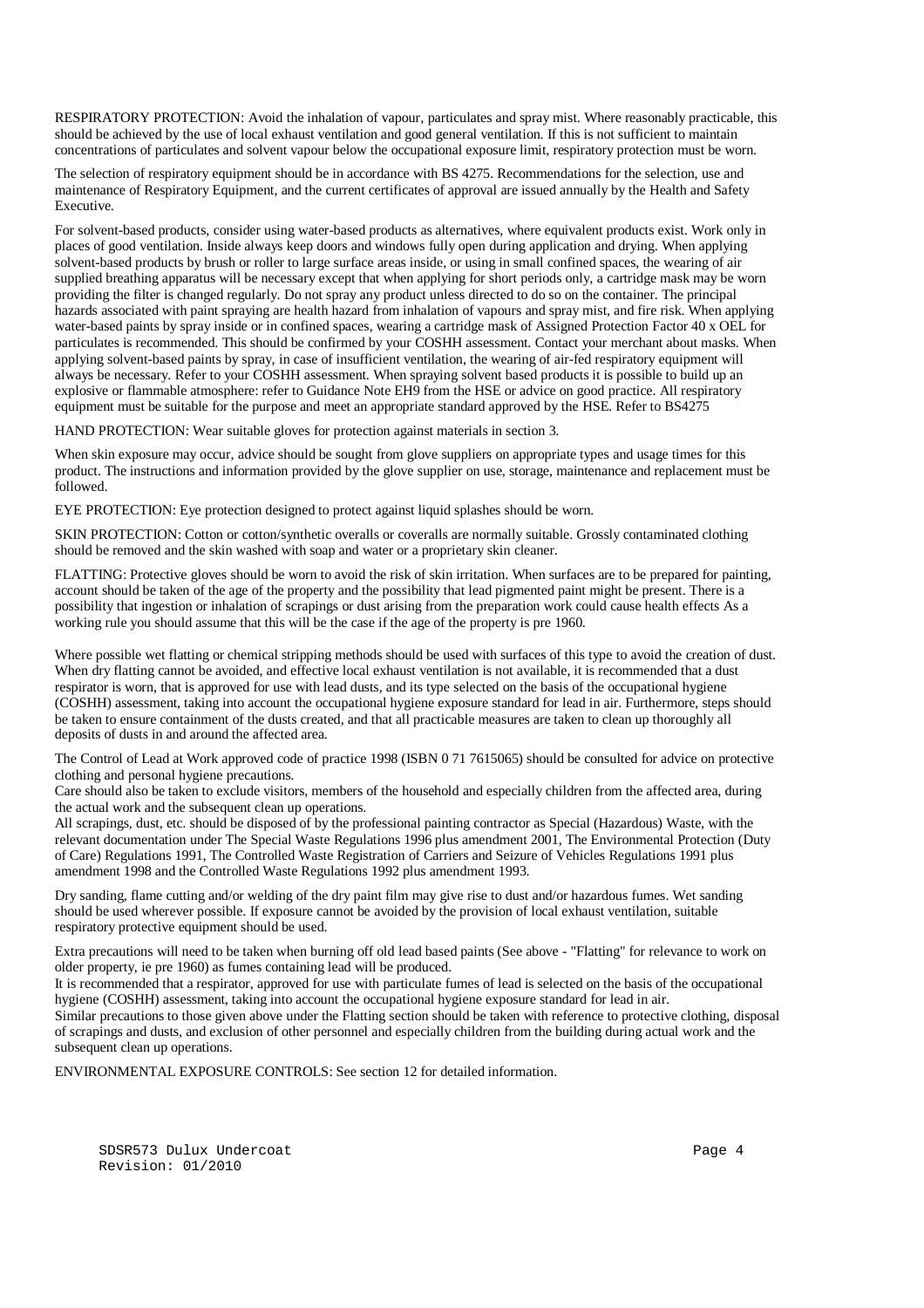# **9. PHYSICAL AND CHEMICAL PROPERTIES**

| Physical State:    | Liquid         |                 |
|--------------------|----------------|-----------------|
| Flash Point:       | $32 - 35$      | $\rm ^{\circ}C$ |
| Specific Gravity:  | 1.373          |                 |
| Water Miscibility: | N <sub>0</sub> |                 |
| pH:                | No Information |                 |
| Viscosity:         | >100           | (ISO 6mm Range) |
|                    |                |                 |

Initial Boiling Point in °C : 150

Explosion limits: Lower - approx. 0.8% Upper - no information

# **10. STABILITY AND REACTIVITY**

CONDITIONS TO AVOID: Extremes of temperature.

To prevent the creation of flammable concentrations of vapour in air, good natural ventilation, and if necessary, local exhaust ventilation, should be provided. The accumulation of dry overspray, contaminated rags, etc may result in spontaneous combustion. Good housekeeping standards plus the regular and safe removal of waste materials will minimise the risk.

MATERIALS TO AVOID: Keep away from oxidising agents, strongly alkaline and strongly acidic materials in order to avoid exothermic reactions.

HAZARDOUS DECOMPOSITION PRODUCTS: When exposed to high temperatures may produce hazardous decomposition products such as carbon monoxide and dioxide, smoke and oxides of nitrogen.

# **11. TOXICOLOGICAL INFORMATION**

There is no data available on the product itself. The product has been assessed following the conventional method in the CHIP Regulations and is classified for toxicological hazards accordingly. This takes into account, where known, delayed and immediate effects and also chronic effects of components from short-term and long-term exposure by oral, inhalation and dermal routes of exposure and eye contact. See Sections 2 and 15 for details of the resulting hazard classification.

Over-exposures of vapour are irritating to eyes and respiratory system. Excessive concentrations may produce effects on the central nervous system including drowsiness. In extreme cases loss of consciousness may result. Long term exposure to vapour concentrations in excess of quoted OELs may result in adverse health effects. Splashes entering the eye will cause discomfort and possible damage. Prolonged contact with the skin may have a defatting effect which may lead to skin irritation and in some cases dermatitis.

This product contains methyl ethyl ketoxime. The classification given in Section 3 is in concurrence with Annex 1 of EU Directive 67/548/EEC. Ingestion studies in animals have shown that repeated doses have an adverse effect on the blood. A lifetime inhalation study in rats and mice produced damage to the nasal membranes and liver tumours. The relevance of the carcinogenicty findings to humans is uncertain. The new data may lead to a future reclassification of methyl ethyl ketoxime. Further studies are to be conducted.

#### **12. ECOLOGICAL INFORMATION**

There is no specific data available on the product itself.

The product should not be allowed to enter drains or watercourses or be deposited where it can affect ground or surface waters. The Air Pollution Control requirements of regulations made under the Environmental Protection Act may apply to the use of this product.

Products classified as Marine Pollutants are indicated as such under Transport (section 14).

Products classified as Dangerous For the Environment are indicated as such in sections 2 and 15.

Any substances in the product that are classified as Dangerous for the Environment, present at concentrations above those requiring listing are given in section 3.

SDSR573 Dulux Undercoat Page 5 Revision: 01/2010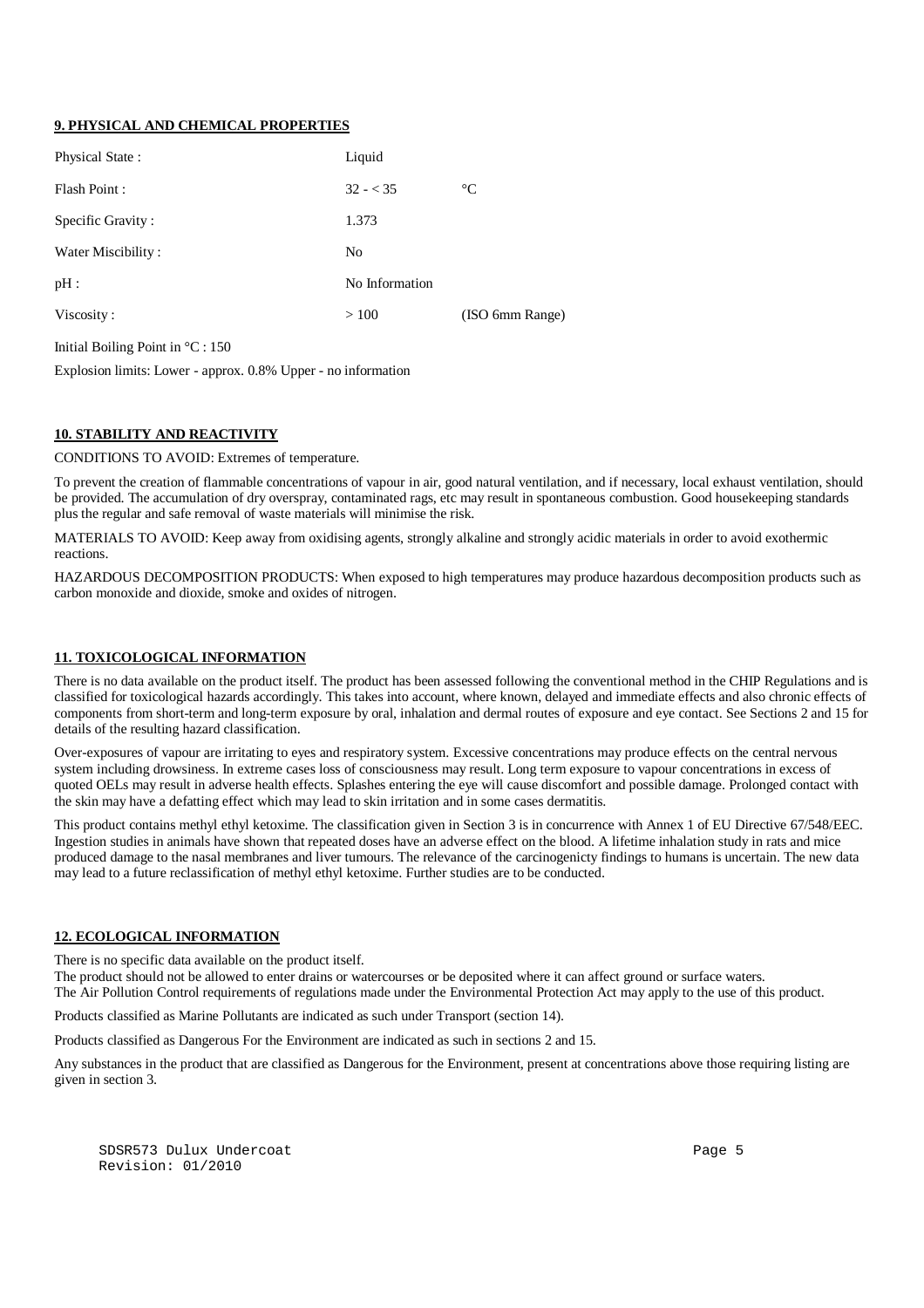#### **13. DISPOSAL CONSIDERATIONS**

Wastes, including emptied containers, should be disposed of in accordance with national regulations.

#### CODES ACCORDING TO THE LIST OF WASTES REGULATIONS:

Product as supplied: Assigned as hazardous waste code 08 01 11\* waste paint and varnish containing organic solvents or other dangerous substances.

Part-used containers, containing dried residues of the supplied product: Assigned as non-hazardous waste code 08 01 12 waste paint and varnish other than those mentioned in 08 01 11

Used containers, rigorously scraped out and containing dried residues of the supplied product: Assigned as non-hazardous waste code 15 01 02 plastic packaging OR non-hazardous waste code 15 01 04 metal packaging.

"Rigorously scraped out" means removing the maximum amount of product from the container by physical or mechanical means (draining or scraping) to leave a residue or contamination that cannot be removed by such means.

These codes have been assigned based on the actual composition of the product both as supplied and as dried residues. If mixed with other wastes, the waste codes quoted may not be applicable.

# **14. TRANSPORT INFORMATION**

#### Transport within user's premises:

Always transport in closed containers that are upright and secure. Ensure that persons transporting the product know what to do in the event of an accident or spillage.

Transport to be in accordance with ADR for road, IMDG for sea. The transport classifications provided in this section are not valid for transport by Air. Please call the number in section 1 of this safety data sheet to obtain more information on this products classification for Air transport.

| <b>ADR Classification Information</b> |                  | <b>IMDG</b> Classification Information |                  |  |
|---------------------------------------|------------------|----------------------------------------|------------------|--|
| UN Number:                            | 1263             | UN Number:                             | 1263             |  |
| Proper Shipping Name:                 | <b>PAINT</b>     | Proper Shipping Name:                  | <b>PAINT</b>     |  |
| Hazard Class:                         | 3                | Hazard Class:                          | 3                |  |
| Sub-Hazard Class:                     |                  | Sub-Hazard Class:                      |                  |  |
| Packing Group:                        | Ш                | Packing Group:                         | Ш                |  |
| Technical Name (NOS only):            |                  | Technical Name (NOS only):             |                  |  |
| Ltd Qty Code:                         | LQ7              | Ltd Qty Maximum:                       | 5.0 litres       |  |
| Packing Instructions :                | P <sub>001</sub> | Packing Instructions:                  | P <sub>001</sub> |  |
|                                       |                  | Marine Pollutant if indicated<br>here: |                  |  |
|                                       |                  | Emergency Schedule No:                 | $F-E.S-E$        |  |
|                                       |                  | Flashpoint:                            | $32 - 35$        |  |

In pack sizes up to and including 30 litres, under the terms of 2.3.2.5, this product is not subject to the packaging, labelling and marking requirements of the IMDG Code, but both full documentation and placarding of cargo transport units is still required.

In pack sizes less than 450 litres, under the terms of 2.2.3.1.5, this product is not subject to the provisions of ADR.

SDSR573 Dulux Undercoat Page 6 Revision: 01/2010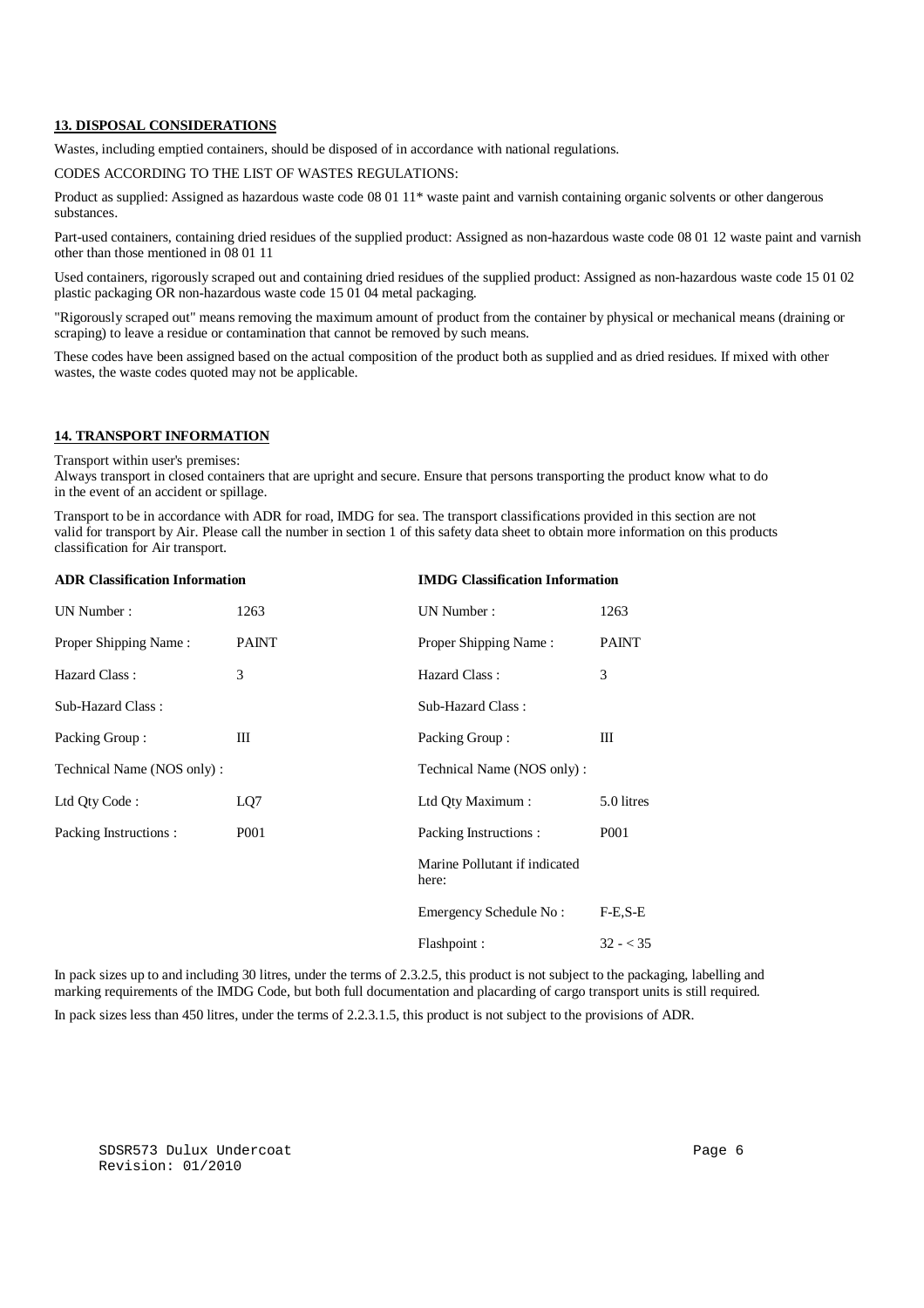# **15. REGULATORY INFORMATION**

This product has been assessed under the CHIP Regulations and is classified as follows:

#### NAMED SUBSTANCES

Contains

No substances are required to be named in this section

INDICATION(S) OF DANGER

#### None

SYMBOLS LETTER(S)

None

#### WARNING LABEL PHRASES:

| J37             | SOLVENT-BASED PAINT.                                                                                                                                                                                                               |
|-----------------|------------------------------------------------------------------------------------------------------------------------------------------------------------------------------------------------------------------------------------|
| R10             | Flammable.                                                                                                                                                                                                                         |
| R <sub>66</sub> | Repeated exposure may cause skin dryness or cracking.                                                                                                                                                                              |
| P99             | Contains: ETHYL METHYL KETOXIME, COBALT CARBOXYLATE. May produce an allergic reaction.                                                                                                                                             |
| S <sub>16</sub> | Keep away from sources of ignition - no smoking.                                                                                                                                                                                   |
| J4              | Contains white spirit.                                                                                                                                                                                                             |
| S51             | Use only in well ventilated areas.                                                                                                                                                                                                 |
| J103            | Ensure maximum ventilation during application and drying.                                                                                                                                                                          |
| J7              | Do not use on large surface areas inside, or in confined spaces.                                                                                                                                                                   |
| S24/25          | Avoid contact with skin and eyes.                                                                                                                                                                                                  |
| J33             | When applying it is advisable to wear eye protection.                                                                                                                                                                              |
| S <sub>26</sub> | In case of contact with eyes, rinse immediately with plenty of water and seek medical advice.                                                                                                                                      |
| J34             | After contact with skin, wash immediately with plenty of soap and water or a proprietary skin cleanser. Do<br>not use solvent, thinners or white spirit.                                                                           |
| S <sub>2</sub>  | Keep out of the reach of children.                                                                                                                                                                                                 |
| S46             | If swallowed, seek medical advice immediately and show this container or label.                                                                                                                                                    |
| J15             | Do not use or store by hanging on a hook.                                                                                                                                                                                          |
|                 | Do not empty into drains or watercourses. Left over product may be taken to a Community RePaint<br>collection point (www.communityrepaint.org.uk). Some local authorities have special facilities for disposing<br>of waste paint. |
| J50             | Avoid the inhalation of dust. Wear a suitable face mask if dry sanding.                                                                                                                                                            |
| J44             | Special precautions should be taken during surface preparation of pre-1960s paint surfaces over wood and<br>metal as they may contain harmful lead.                                                                                |
| J47             | For further advice contact ICI Paints AkzoNobel.                                                                                                                                                                                   |
|                 | Where Tand/or P' phrases are denoted, these are ICI Paints AkzoNobel or paint industry reference codes to additional phrases.                                                                                                      |

Label phrase according to the Volatile Organic Compounds in Paints, Varnishes and Vehicle Refinishing Products Regulations:

EU limit value for this product (cat.  $A/d$  ): 400 g/l (2007)/ 300 g/l (2010).

This product contains max.  $300 \text{ g/l} \text{ VOC}.$ 

# **16. OTHER INFORMATION**

Text for R Phrases shown in section 3 describing each ingredient:

- R<sub>10</sub> Flammable.
- R21 Harmful in contact with skin.
- R22 Harmful if swallowed.

SDSR573 Dulux Undercoat Page 7 Revision: 01/2010